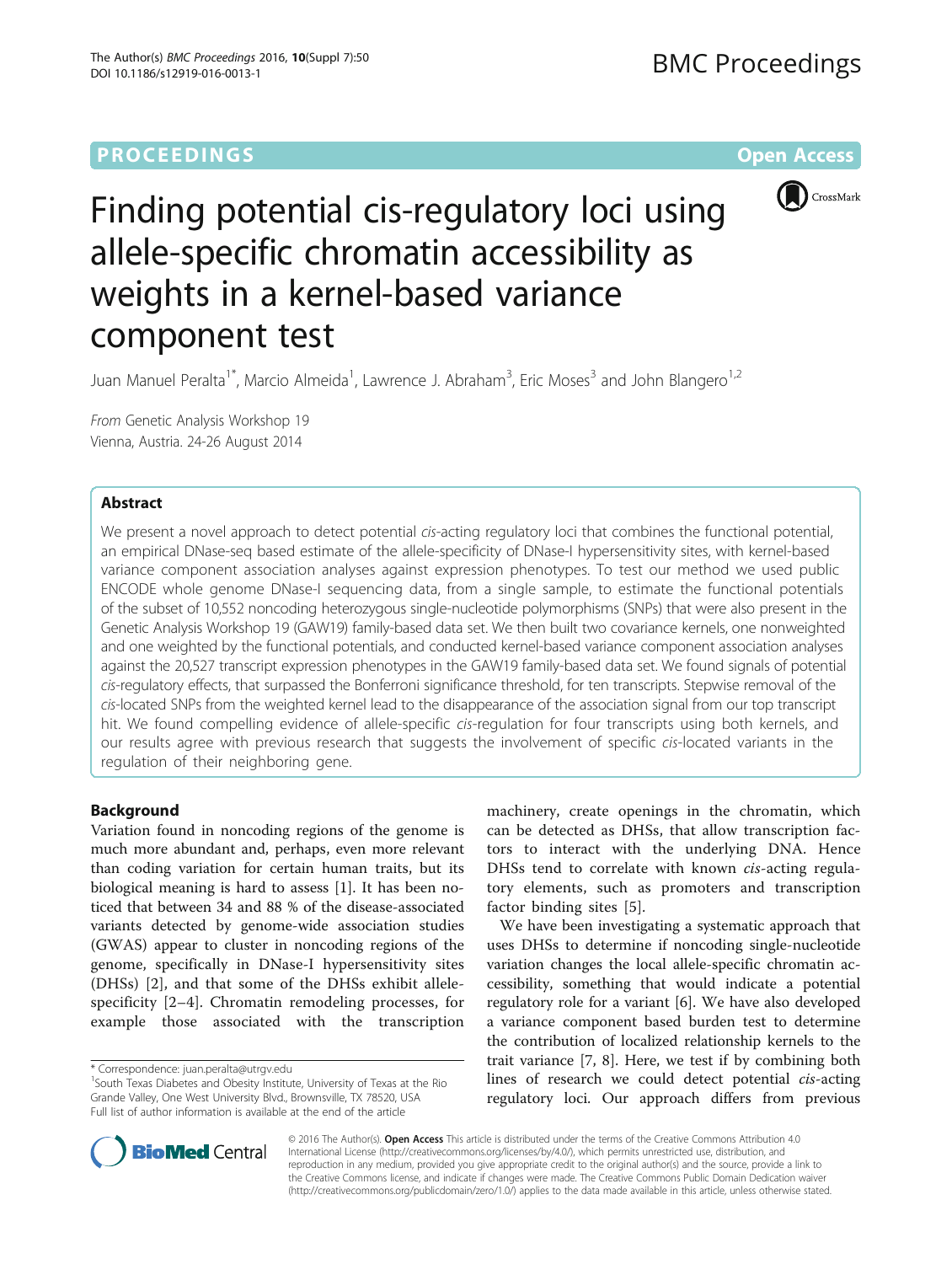works [4, 9] in that (a) we evaluate the association of each expression phenotype against a single covariance kernel, in a 1 degree of freedom test, and (b) we use an allele-specific chromatin accessibility measure to filter and weight the variants.

# Methods

#### Data set

We used single-nucleotide polymorphism (SNP) dosages from 959 genotyped individuals, transcript expression levels from 647 of those individuals, and the genealogies (1389 individuals in 20 families) that were provided as part of the Genetic Analysis Workshop 19 (GAW19) family-based data set [10]. In addition, we used publicly available data from a CEU-CEPH (Northern Europeans from Utah–Centre d'Etude du Polymorphisme Humain) female's peripheral blood mononucleated cells, NA12878, and its derived lymphoblastoid cell line, GM12878. The specific data used were: whole genome sequencing (WGS) genotypes for NA12878, from Illumina's Platinum Genomes [11], and mapped short-sequencing reads (reads) from all five replicates of the DHSs sequencing (DNaseseq) of GM12878, from ENCODE [12], were used in this study. Physical coordinates and annotations for genes, transcripts, and marker loci refer to release 19 of the human genome (hg19) from the University of California, Santa Cruz (UCSC).

# Reference panel of heterozygous single-nucleotide polymorphism loci

We compiled a reference panel of heterozygous SNP sites from the genotype calls from the high-coverage/ high-quality WGS of NA12878. This independent genotypes source allowed us to analyze heterozygous loci where, because of either low coverage or complete allele-specific accessibility, only 1 allele is represented in the DNase-seq reads.

#### Chromatin accessibility measurement

We defined our chromatin accessibility measure to be equal to the DNase-seq read depth of each allele at a heterozygous locus. Based on our previous experience [6] the DNase-seq reads from all five GM12878 replicates were pooled to increase the total sequencing coverage at the DHSs. Samtools [13] mpileup was then used to obtain genotype calls only for loci in the known NA12878 heterozygous reference panel, and allelespecific read depths were obtained from the count of forward and reverse mapped reference and alternative allele annotations stored in the DP4 tag of the generated variant call format (VCF) file.

# Functional potential

A departure from the expectation of an equal chromatin accessibility measurement of the two alleles at a locus within a DHS is what we refer to as the locus functional potential (FP). We implemented the FP statistic as a likelihood ratio–based test that contrasts the observed allele read depths with their expected depth at known heterozygous loci within DHSs [6]. A significant bias toward 1 allele in the chromatin accessibility measure of a locus can indicate a putative allele-specific chromatin remodeling event that compromised the footprint left by a DHS. We estimated the FP for all known NA12878 heterozygous loci that were present in the DNase-seq of GM12878.

# Trait and covariates

To test our approach we used the real expression phenotypes from approximately 20,000 transcripts provided in the GAW19 family data set [10]. In addition, we simulated 10,000 heritable quantitative phenotypes not associated with any of the SNP loci in the data set, using Sequential Oligogenic Linkage Analysis Routines (SOLAR) [14], to evaluate the performance of our test under a null hypothesis.

We also used the sex, age, their interactions, and the smoking status at the first visit as covariates in all models. The first two principal components (PC1, PC2) (estimated as described in Peralta et al. [7] and Almeida et al. [8]), were added to account for any unknown population substructure that might be present.

### Covariance kernels

GAW19 SNP dosages were collected for all heterozygous loci from NA12878 with a FP estimate. Non informative loci were removed. A standardized dosages matrix, Z, was built from them, and the covariance matrix of the dosages, R, was obtained from

$$
R=Z\cdot Z^T
$$

The covariance matrix was then scaled so that all diagonal elements were equal to 1, and the resulting matrix, K, was our nonweighted covariance kernel.

We also built a covariance kernel in which each locus contribution was weighted by its FP estimate. Because our FP statistic is a likelihood ratio test, we used the relative − loglikelihood from a locus against the sum of all loci − loglikelihoods as the locus weight, and thus all weights add up to 1. The covariance kernel, K, was constructed as before, with 1 exception. The covariance matrix of the dosages was obtained from

$$
\boldsymbol{R} = \boldsymbol{Z} \cdot \boldsymbol{D}_{w} \cdot \boldsymbol{Z}^{T}
$$

where  $D_w$  is a diagonal matrix of weights.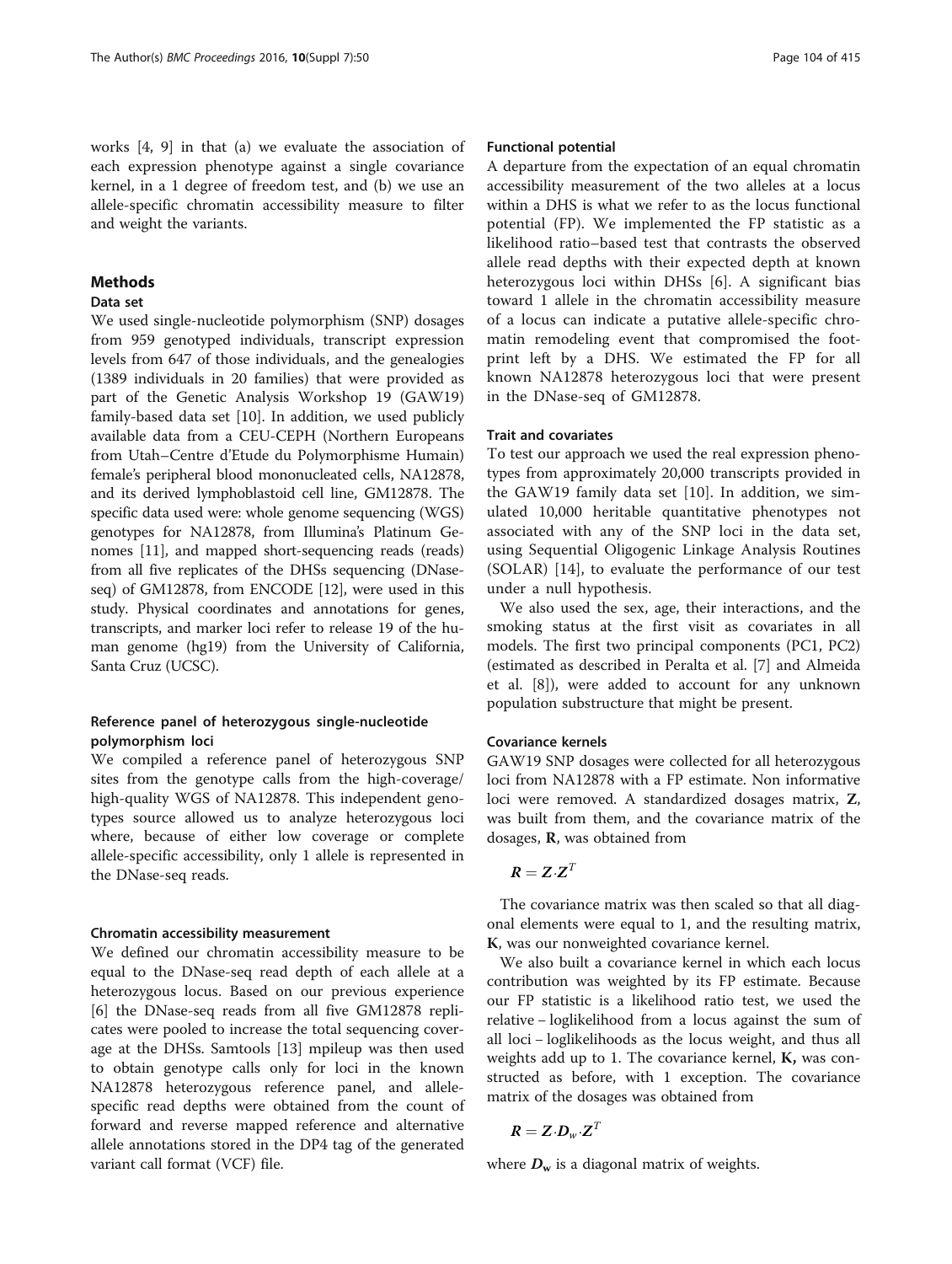#### Variance component model

We used the variance component model previously described in Peralta et al. [7] and Almeida et al. [8], in conjunction with the nonweighted and FP-weighted covariance kernels derived from the SNP dosages described above, to estimate the proportion of the phenotypic variance,  $h^2_{\mathit{geff}}$  explained by allele-specific genetic variants found within DHSs in an unrelated CEU-CEPH individual. The  $h_{\text{geff}}^2$  variance component, and its significance, was estimated for each real and simulated expression phenotype using SOLAR, a flexible genetic variance component analysis program with a focus on general pedigrees [14].

#### Results

Our reference panel of heterozygous loci contained the 2,423,308 heterozygous SNPs that had been found in the WGS of NA12878. Only heterozygous loci are informative for allele-specific chromatin accessibility in a genome. Although heterozygous SNP sites can be directly inferred from DNase-seq data, it is not ideal, in part because of its very low coverage.

We were able to measure the allele-specific chromatin accessibility and estimate the FP for 48,236 (1.99 %) of those heterozygous SNPs but only 10,618 (22 %) of them were present in the GAW19 dosages. Of the 10,618 heterozygous-in-NA12878 SNPs with a FP estimation that were present in GAW19, 66 (0.62 %) were monomorphic in the GAW19 dosages and were therefore discarded from further analysis. The remaining 10552 SNPs with FP estimates were used for the construction of our weighted and nonweighted covariance kernels.

We conducted our variance component analysis of 10,000 simulated phenotypes using the weighted covariance kernel only and found no inflation or deflation of the  $p$  values of the estimated effects (Fig. 1), indicating that our test performed as expected when evaluated under the null hypothesis. Figure 2 shows the frequency distribution of the weights.

We then analyzed the 20,527 transcript expression phenotypes in the GAW19 family data set using both the weighted and the nonweighted covariance kernels. After a genome-wide Bonferroni correction  $(-\log_{10}[\alpha])$  $= 5.6$ ) we found significant evidence of potential *cis*regulatory effects for ten transcripts (Table 1). Eight of the transcripts were detected by both covariance kernels but two of them, GI\_4506738-S and GI\_15451941-S, were only found to be significant when the weighted covariance kernel was used. In most of the cases, the use of the nonweighted covariance kernel tended to slightly decrease the proportion of the transcript expression variance explained by the kernel, which was on average very high in both cases  $(h_{\text{geff,non-weighted}}^2 = 0.6540, h_{\text{geff, weighted}}^2 = 0.7046)$ . While



most of the trait heritability was explained by the covariance kernel, a substantial amount (between 14 and 28 %) still remained. Table 2 lists these ten transcripts along with their annotations and closest SNPs in the covariance kernels. Table 3 shows how the signal from our top result, GI\_42544126-I, decreases when SNPs within the transcript region are progressively removed from the kernel.

#### **Discussion**

The objective of this study was to investigate the prioritization of SNPs based on their potential as functional, cis-acting, regulatory elements. To that end we used a combined approach that integrates functional information, in the form of allele-specific chromatin accessibility measurements at DHSs, gene expression phenotypes, and a variance component model that estimates the proportion of a trait's variance as a result of a localized relationship kernel.

We constructed nonweighted and weighted covariance kernels, using the 10,552 SNPs with an available FP estimate, and obtained the proportion of variance in the levels of transcript expression that could be explained by them in the family data set. We identified a clear signal for eight transcripts when using the nonweighted kernel, and for two additional transcripts when using the weighted kernel (see Table 1). In contrast, we found no signals when we performed our analysis using the set of 10,000 simulated phenotypes; an indication that our test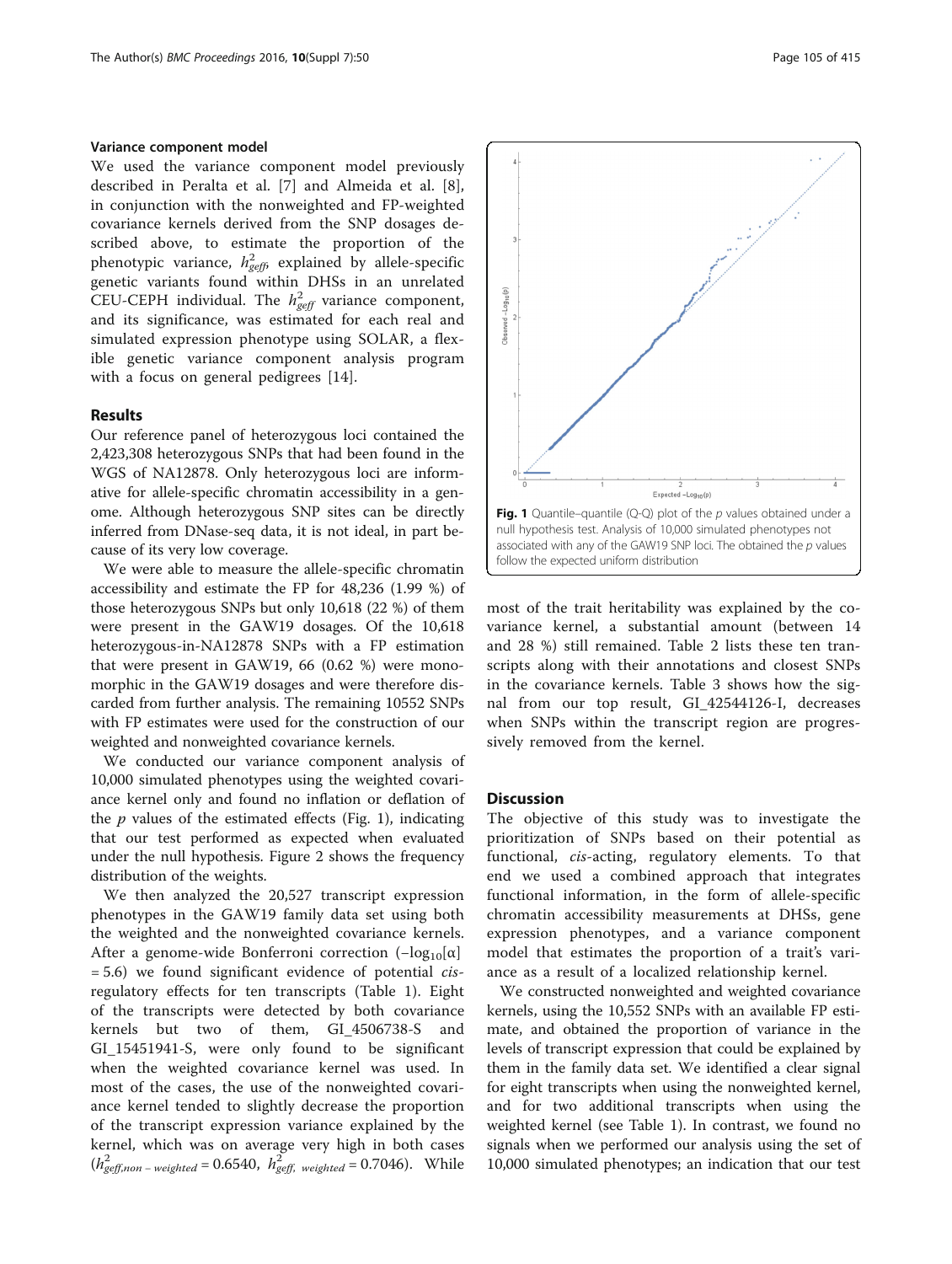

statistic was not artificially inflated when evaluated under the null hypothesis (see Fig. 1).

Some of our results are difficult to interpret because of the distance between the transcript location and the closest SNPs to it in our kernels. For transcripts GI\_12056480-A and GI\_15451941-S our results might indicate the presence of long-acting cis-elements, but could also be the result of, for example, linkage disequilibrium with SNPs in closer proximity to the transcript.

However, close examination of the annotations of the significant transcripts in our results shows suggestive

evidence of potential cis-acting variants. Particularly for the GI\_23097237-S, GI\_42544126-I, GI\_4506738-S, and GI\_41393558-I transcripts, corresponding to the CHST13, SF1, RP56KB2, and KIF1B genes, respectively. The SNPs with FP estimates that we incorporated in our covariance kernel near these genes are all located either within the gene or within the promoter region of the gene (see Table 2). The progressive removal of SNPs within and near the SF1 gene led to the degradation of the signal from the GI\_42544126-I transcript (see Table 3), clearly suggesting a cis-acting effect of the variants in the

Table 1 Transcripts for whom their variation in expression levels can be explained by a covariance kernel composed by SNP with FP estimates, at genome-wide significance

| Transcript    | Covariance kernel |          |        |          |          |          |        |          |  |  |
|---------------|-------------------|----------|--------|----------|----------|----------|--------|----------|--|--|
|               | Non-weighted      |          |        |          | Weighted |          |        |          |  |  |
|               | h2r               | $h2r$ _p | geff   | geff_p   | h2r      | $h2r$ _p | Geff   | geff_p   |  |  |
| GI 42544126-I | 0.0000            | 0.5000   | 0.7074 | 4.03E-15 | 0.0000   | 0.5000   | 0.7145 | 4.55E-18 |  |  |
| GI 23097237-S | 0.0000            | 0.5000   | 0.7848 | 1.15E-14 | 0.0000   | 0.5000   | 0.7493 | 7.46E-12 |  |  |
| GI 10863968-S | 0.0000            | 0.5000   | 0.6109 | 5.68E-10 | 0.0000   | 0.5000   | 0.6122 | 9.05E-11 |  |  |
| Hs.283934-S   | 0.0746            | 0.3138   | 0.8382 | 9.77E-10 | 0.1497   | 0.1443   | 0.7657 | 4.87E-09 |  |  |
| GI 12056480-A | 0.2357            | 0.0457   | 0.7069 | 1.69E-08 | 0.2792   | 0.0194   | 0.6628 | 5.43E-08 |  |  |
| GI 20986517-S | 0.0000            | 0.5000   | 0.7671 | 5.58E-08 | 0.0000   | 0.5000   | 0.7726 | 3.08E-08 |  |  |
| Hs.58104-S    | 0.2230            | 0.0753   | 0.6886 | 6.89E-07 | 0.2705   | 0.0333   | 0.6415 | 8.47E-07 |  |  |
| GI 41393558-I | 0.0000            | 0.5000   | 0.5331 | 1.92E-06 | 0.0000   | 0.5000   | 0.5371 | 1.73E-06 |  |  |
| GI 4506738-S  | NA.               |          |        |          | 0.0000   | 0.5000   | 0.4758 | 6.66E-07 |  |  |
| GI 15451941-S | NA.               |          |        |          | 0.2611   | 0.0441   | 0.6090 | 1.33E-06 |  |  |

geff, Gene-specific effect estimate ( $h^2_\mathrm{geff}$ )

geff\_p, significance of the gene-specific effect estimate

h2r, trait heritability estimate  $(h^2)$ 

h2r\_p, significance of the trait heritability estimate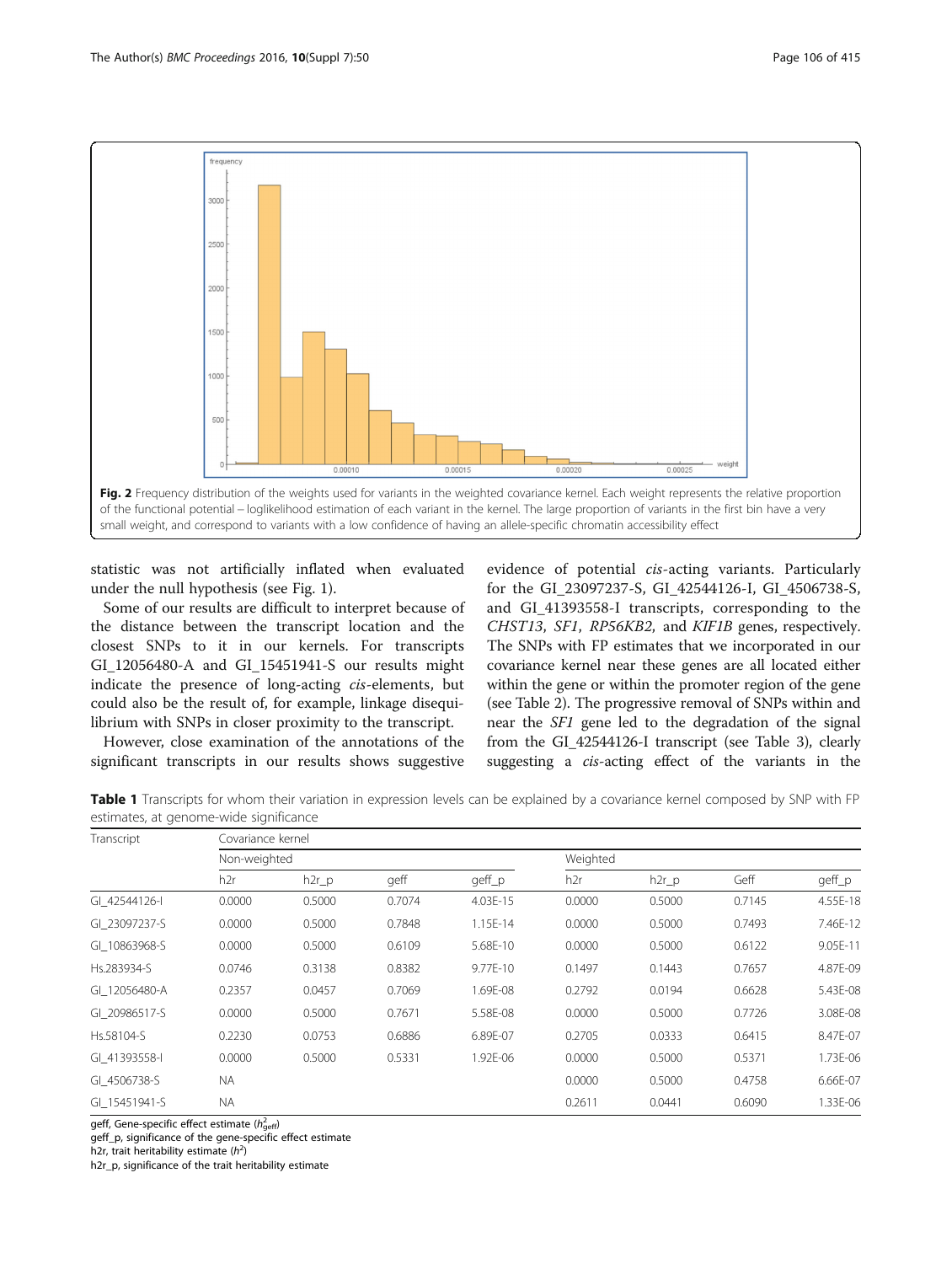Table 2 Annotated transcript and SNP table

| GI_42544126-I<br>SF1<br>64532075<br>11_64511322<br>RASGRP2 intron<br>chr11<br>14241<br>rs2073798<br>11_64519345<br>rs686171<br>PYGM intron<br>11 64546106<br>rs3741398<br>SF1 2 kb upstream, nc transcript variant, 5' UTF<br>SF1 2 kb upstream, nc transcript variant, 5' UTF<br>11_64546257<br>rs1633462<br>11_64573589<br>rs669976<br>MEN1 intron<br>11_64576598<br>rs67808744<br>MEN1 intron<br>11_64577620<br>rs7949944<br>MEN1 5' UTR, 2 kb upstream<br>GI_23097237-S<br>CHST13<br>chr3<br>126243130<br>19004<br>3_126218788<br>rs6774768<br>UROC1 intron<br>3_126228953<br>rs1873388<br>UROC1 intron<br>3_126242964<br>rs1388096<br>CHST13 2 kb upstream<br>3_126245956<br>rs4592980<br>CHST13 intron/3'UTR<br>3_126246370<br>rs1994642<br>CHST13 intron/3'UTR<br>3_126247795<br>rs11717719<br>CHST13 intron<br>3_126247848<br>CHST13 intron<br>rs11718493<br>GI_10863968-S<br>POLD4<br>chr11<br>67119018<br>2034<br>11 67196237<br>rs1476792<br>TSPAN16<br>chr19<br>Hs.283934-S<br>11406815<br>30857<br>19_11340057<br>rs17001244<br>19_11358700<br>rs4804579<br>19_11374675<br>rs416231<br>19_11380295<br>rs4804159<br>19_11406952<br>rs374409<br>GI_12056480-A<br>UTS <sub>2</sub><br>chr1<br>7907271<br>6280<br>1_7710810<br>CAMTA1 intron<br>rs58905635<br>1_7725855<br>rs4908471<br>CAMTA1 intron<br>1_7749807<br>rs3124797<br>CAMTA1 intron<br>GI_20986517-S<br>MAPK8IP1<br>chr11<br>45907046<br>20970<br>11_45838926<br>rs11038668<br>11_45840939<br>rs7112505<br>11_45891418<br>CRY2 intron<br>rs7123390<br><b>FAM101B</b><br>chr17<br>289771<br>8960<br>17_185027<br>rs12951437<br>17_198698<br>rs11869174<br>17_206962<br>rs11657163<br>KIF1B<br>chr1<br>10270763<br>97892<br>1_10270386<br>rs3828081<br>KIF1B 2 kb upstream<br>1_10307453<br>rs4240911<br>KIF1B intron<br>rs1536262<br>KIF1B 3'UTR<br>1_10438687<br>RPS6KB2<br>chr11<br>67195934<br>6945<br>11_67196237<br>rs1476792<br>RPS6KB2 intron<br>PTPRCAP intron<br>11_67204342<br>rs12787021<br>11_67213956<br>rs2109123<br>11_67253564<br>rs7110021<br>11_67258805<br>rs751567<br>11_67264679<br>rs2276120<br>UBA52<br>chr19<br>18682613<br>5657<br>19_18499151<br>rs1059022<br>19_18499238<br>rs1804826<br>19_18715154<br>rs72995445<br>CRLF1 intron<br>19_18859680<br>rs11085244 | Transcript    | Gene | <b>TUDIC 2</b> / WILDCOLCO GOLDCIPT ONO JIM GODIC<br>Chromosome | Start | Length | SNP | DBSnp rs | SNP annotation |
|-----------------------------------------------------------------------------------------------------------------------------------------------------------------------------------------------------------------------------------------------------------------------------------------------------------------------------------------------------------------------------------------------------------------------------------------------------------------------------------------------------------------------------------------------------------------------------------------------------------------------------------------------------------------------------------------------------------------------------------------------------------------------------------------------------------------------------------------------------------------------------------------------------------------------------------------------------------------------------------------------------------------------------------------------------------------------------------------------------------------------------------------------------------------------------------------------------------------------------------------------------------------------------------------------------------------------------------------------------------------------------------------------------------------------------------------------------------------------------------------------------------------------------------------------------------------------------------------------------------------------------------------------------------------------------------------------------------------------------------------------------------------------------------------------------------------------------------------------------------------------------------------------------------------------------------------------------------------------------------------------------------------------------------------------------------------------------------------------------------------------------------------------------------------------------------------------------------------------------------------------------------------|---------------|------|-----------------------------------------------------------------|-------|--------|-----|----------|----------------|
|                                                                                                                                                                                                                                                                                                                                                                                                                                                                                                                                                                                                                                                                                                                                                                                                                                                                                                                                                                                                                                                                                                                                                                                                                                                                                                                                                                                                                                                                                                                                                                                                                                                                                                                                                                                                                                                                                                                                                                                                                                                                                                                                                                                                                                                                 |               |      |                                                                 |       |        |     |          |                |
|                                                                                                                                                                                                                                                                                                                                                                                                                                                                                                                                                                                                                                                                                                                                                                                                                                                                                                                                                                                                                                                                                                                                                                                                                                                                                                                                                                                                                                                                                                                                                                                                                                                                                                                                                                                                                                                                                                                                                                                                                                                                                                                                                                                                                                                                 |               |      |                                                                 |       |        |     |          |                |
|                                                                                                                                                                                                                                                                                                                                                                                                                                                                                                                                                                                                                                                                                                                                                                                                                                                                                                                                                                                                                                                                                                                                                                                                                                                                                                                                                                                                                                                                                                                                                                                                                                                                                                                                                                                                                                                                                                                                                                                                                                                                                                                                                                                                                                                                 |               |      |                                                                 |       |        |     |          |                |
|                                                                                                                                                                                                                                                                                                                                                                                                                                                                                                                                                                                                                                                                                                                                                                                                                                                                                                                                                                                                                                                                                                                                                                                                                                                                                                                                                                                                                                                                                                                                                                                                                                                                                                                                                                                                                                                                                                                                                                                                                                                                                                                                                                                                                                                                 |               |      |                                                                 |       |        |     |          |                |
|                                                                                                                                                                                                                                                                                                                                                                                                                                                                                                                                                                                                                                                                                                                                                                                                                                                                                                                                                                                                                                                                                                                                                                                                                                                                                                                                                                                                                                                                                                                                                                                                                                                                                                                                                                                                                                                                                                                                                                                                                                                                                                                                                                                                                                                                 |               |      |                                                                 |       |        |     |          |                |
|                                                                                                                                                                                                                                                                                                                                                                                                                                                                                                                                                                                                                                                                                                                                                                                                                                                                                                                                                                                                                                                                                                                                                                                                                                                                                                                                                                                                                                                                                                                                                                                                                                                                                                                                                                                                                                                                                                                                                                                                                                                                                                                                                                                                                                                                 |               |      |                                                                 |       |        |     |          |                |
|                                                                                                                                                                                                                                                                                                                                                                                                                                                                                                                                                                                                                                                                                                                                                                                                                                                                                                                                                                                                                                                                                                                                                                                                                                                                                                                                                                                                                                                                                                                                                                                                                                                                                                                                                                                                                                                                                                                                                                                                                                                                                                                                                                                                                                                                 |               |      |                                                                 |       |        |     |          |                |
|                                                                                                                                                                                                                                                                                                                                                                                                                                                                                                                                                                                                                                                                                                                                                                                                                                                                                                                                                                                                                                                                                                                                                                                                                                                                                                                                                                                                                                                                                                                                                                                                                                                                                                                                                                                                                                                                                                                                                                                                                                                                                                                                                                                                                                                                 |               |      |                                                                 |       |        |     |          |                |
|                                                                                                                                                                                                                                                                                                                                                                                                                                                                                                                                                                                                                                                                                                                                                                                                                                                                                                                                                                                                                                                                                                                                                                                                                                                                                                                                                                                                                                                                                                                                                                                                                                                                                                                                                                                                                                                                                                                                                                                                                                                                                                                                                                                                                                                                 |               |      |                                                                 |       |        |     |          |                |
|                                                                                                                                                                                                                                                                                                                                                                                                                                                                                                                                                                                                                                                                                                                                                                                                                                                                                                                                                                                                                                                                                                                                                                                                                                                                                                                                                                                                                                                                                                                                                                                                                                                                                                                                                                                                                                                                                                                                                                                                                                                                                                                                                                                                                                                                 |               |      |                                                                 |       |        |     |          |                |
|                                                                                                                                                                                                                                                                                                                                                                                                                                                                                                                                                                                                                                                                                                                                                                                                                                                                                                                                                                                                                                                                                                                                                                                                                                                                                                                                                                                                                                                                                                                                                                                                                                                                                                                                                                                                                                                                                                                                                                                                                                                                                                                                                                                                                                                                 |               |      |                                                                 |       |        |     |          |                |
|                                                                                                                                                                                                                                                                                                                                                                                                                                                                                                                                                                                                                                                                                                                                                                                                                                                                                                                                                                                                                                                                                                                                                                                                                                                                                                                                                                                                                                                                                                                                                                                                                                                                                                                                                                                                                                                                                                                                                                                                                                                                                                                                                                                                                                                                 |               |      |                                                                 |       |        |     |          |                |
|                                                                                                                                                                                                                                                                                                                                                                                                                                                                                                                                                                                                                                                                                                                                                                                                                                                                                                                                                                                                                                                                                                                                                                                                                                                                                                                                                                                                                                                                                                                                                                                                                                                                                                                                                                                                                                                                                                                                                                                                                                                                                                                                                                                                                                                                 |               |      |                                                                 |       |        |     |          |                |
|                                                                                                                                                                                                                                                                                                                                                                                                                                                                                                                                                                                                                                                                                                                                                                                                                                                                                                                                                                                                                                                                                                                                                                                                                                                                                                                                                                                                                                                                                                                                                                                                                                                                                                                                                                                                                                                                                                                                                                                                                                                                                                                                                                                                                                                                 |               |      |                                                                 |       |        |     |          |                |
|                                                                                                                                                                                                                                                                                                                                                                                                                                                                                                                                                                                                                                                                                                                                                                                                                                                                                                                                                                                                                                                                                                                                                                                                                                                                                                                                                                                                                                                                                                                                                                                                                                                                                                                                                                                                                                                                                                                                                                                                                                                                                                                                                                                                                                                                 |               |      |                                                                 |       |        |     |          |                |
|                                                                                                                                                                                                                                                                                                                                                                                                                                                                                                                                                                                                                                                                                                                                                                                                                                                                                                                                                                                                                                                                                                                                                                                                                                                                                                                                                                                                                                                                                                                                                                                                                                                                                                                                                                                                                                                                                                                                                                                                                                                                                                                                                                                                                                                                 |               |      |                                                                 |       |        |     |          |                |
|                                                                                                                                                                                                                                                                                                                                                                                                                                                                                                                                                                                                                                                                                                                                                                                                                                                                                                                                                                                                                                                                                                                                                                                                                                                                                                                                                                                                                                                                                                                                                                                                                                                                                                                                                                                                                                                                                                                                                                                                                                                                                                                                                                                                                                                                 |               |      |                                                                 |       |        |     |          |                |
|                                                                                                                                                                                                                                                                                                                                                                                                                                                                                                                                                                                                                                                                                                                                                                                                                                                                                                                                                                                                                                                                                                                                                                                                                                                                                                                                                                                                                                                                                                                                                                                                                                                                                                                                                                                                                                                                                                                                                                                                                                                                                                                                                                                                                                                                 |               |      |                                                                 |       |        |     |          |                |
|                                                                                                                                                                                                                                                                                                                                                                                                                                                                                                                                                                                                                                                                                                                                                                                                                                                                                                                                                                                                                                                                                                                                                                                                                                                                                                                                                                                                                                                                                                                                                                                                                                                                                                                                                                                                                                                                                                                                                                                                                                                                                                                                                                                                                                                                 |               |      |                                                                 |       |        |     |          |                |
|                                                                                                                                                                                                                                                                                                                                                                                                                                                                                                                                                                                                                                                                                                                                                                                                                                                                                                                                                                                                                                                                                                                                                                                                                                                                                                                                                                                                                                                                                                                                                                                                                                                                                                                                                                                                                                                                                                                                                                                                                                                                                                                                                                                                                                                                 |               |      |                                                                 |       |        |     |          |                |
|                                                                                                                                                                                                                                                                                                                                                                                                                                                                                                                                                                                                                                                                                                                                                                                                                                                                                                                                                                                                                                                                                                                                                                                                                                                                                                                                                                                                                                                                                                                                                                                                                                                                                                                                                                                                                                                                                                                                                                                                                                                                                                                                                                                                                                                                 |               |      |                                                                 |       |        |     |          |                |
|                                                                                                                                                                                                                                                                                                                                                                                                                                                                                                                                                                                                                                                                                                                                                                                                                                                                                                                                                                                                                                                                                                                                                                                                                                                                                                                                                                                                                                                                                                                                                                                                                                                                                                                                                                                                                                                                                                                                                                                                                                                                                                                                                                                                                                                                 |               |      |                                                                 |       |        |     |          |                |
|                                                                                                                                                                                                                                                                                                                                                                                                                                                                                                                                                                                                                                                                                                                                                                                                                                                                                                                                                                                                                                                                                                                                                                                                                                                                                                                                                                                                                                                                                                                                                                                                                                                                                                                                                                                                                                                                                                                                                                                                                                                                                                                                                                                                                                                                 |               |      |                                                                 |       |        |     |          |                |
|                                                                                                                                                                                                                                                                                                                                                                                                                                                                                                                                                                                                                                                                                                                                                                                                                                                                                                                                                                                                                                                                                                                                                                                                                                                                                                                                                                                                                                                                                                                                                                                                                                                                                                                                                                                                                                                                                                                                                                                                                                                                                                                                                                                                                                                                 |               |      |                                                                 |       |        |     |          |                |
|                                                                                                                                                                                                                                                                                                                                                                                                                                                                                                                                                                                                                                                                                                                                                                                                                                                                                                                                                                                                                                                                                                                                                                                                                                                                                                                                                                                                                                                                                                                                                                                                                                                                                                                                                                                                                                                                                                                                                                                                                                                                                                                                                                                                                                                                 |               |      |                                                                 |       |        |     |          |                |
|                                                                                                                                                                                                                                                                                                                                                                                                                                                                                                                                                                                                                                                                                                                                                                                                                                                                                                                                                                                                                                                                                                                                                                                                                                                                                                                                                                                                                                                                                                                                                                                                                                                                                                                                                                                                                                                                                                                                                                                                                                                                                                                                                                                                                                                                 |               |      |                                                                 |       |        |     |          |                |
|                                                                                                                                                                                                                                                                                                                                                                                                                                                                                                                                                                                                                                                                                                                                                                                                                                                                                                                                                                                                                                                                                                                                                                                                                                                                                                                                                                                                                                                                                                                                                                                                                                                                                                                                                                                                                                                                                                                                                                                                                                                                                                                                                                                                                                                                 | Hs.58104-S    |      |                                                                 |       |        |     |          |                |
|                                                                                                                                                                                                                                                                                                                                                                                                                                                                                                                                                                                                                                                                                                                                                                                                                                                                                                                                                                                                                                                                                                                                                                                                                                                                                                                                                                                                                                                                                                                                                                                                                                                                                                                                                                                                                                                                                                                                                                                                                                                                                                                                                                                                                                                                 |               |      |                                                                 |       |        |     |          |                |
|                                                                                                                                                                                                                                                                                                                                                                                                                                                                                                                                                                                                                                                                                                                                                                                                                                                                                                                                                                                                                                                                                                                                                                                                                                                                                                                                                                                                                                                                                                                                                                                                                                                                                                                                                                                                                                                                                                                                                                                                                                                                                                                                                                                                                                                                 |               |      |                                                                 |       |        |     |          |                |
|                                                                                                                                                                                                                                                                                                                                                                                                                                                                                                                                                                                                                                                                                                                                                                                                                                                                                                                                                                                                                                                                                                                                                                                                                                                                                                                                                                                                                                                                                                                                                                                                                                                                                                                                                                                                                                                                                                                                                                                                                                                                                                                                                                                                                                                                 | GI_41393558-I |      |                                                                 |       |        |     |          |                |
|                                                                                                                                                                                                                                                                                                                                                                                                                                                                                                                                                                                                                                                                                                                                                                                                                                                                                                                                                                                                                                                                                                                                                                                                                                                                                                                                                                                                                                                                                                                                                                                                                                                                                                                                                                                                                                                                                                                                                                                                                                                                                                                                                                                                                                                                 |               |      |                                                                 |       |        |     |          |                |
|                                                                                                                                                                                                                                                                                                                                                                                                                                                                                                                                                                                                                                                                                                                                                                                                                                                                                                                                                                                                                                                                                                                                                                                                                                                                                                                                                                                                                                                                                                                                                                                                                                                                                                                                                                                                                                                                                                                                                                                                                                                                                                                                                                                                                                                                 |               |      |                                                                 |       |        |     |          |                |
|                                                                                                                                                                                                                                                                                                                                                                                                                                                                                                                                                                                                                                                                                                                                                                                                                                                                                                                                                                                                                                                                                                                                                                                                                                                                                                                                                                                                                                                                                                                                                                                                                                                                                                                                                                                                                                                                                                                                                                                                                                                                                                                                                                                                                                                                 | GI_4506738-S  |      |                                                                 |       |        |     |          |                |
|                                                                                                                                                                                                                                                                                                                                                                                                                                                                                                                                                                                                                                                                                                                                                                                                                                                                                                                                                                                                                                                                                                                                                                                                                                                                                                                                                                                                                                                                                                                                                                                                                                                                                                                                                                                                                                                                                                                                                                                                                                                                                                                                                                                                                                                                 |               |      |                                                                 |       |        |     |          |                |
|                                                                                                                                                                                                                                                                                                                                                                                                                                                                                                                                                                                                                                                                                                                                                                                                                                                                                                                                                                                                                                                                                                                                                                                                                                                                                                                                                                                                                                                                                                                                                                                                                                                                                                                                                                                                                                                                                                                                                                                                                                                                                                                                                                                                                                                                 |               |      |                                                                 |       |        |     |          |                |
|                                                                                                                                                                                                                                                                                                                                                                                                                                                                                                                                                                                                                                                                                                                                                                                                                                                                                                                                                                                                                                                                                                                                                                                                                                                                                                                                                                                                                                                                                                                                                                                                                                                                                                                                                                                                                                                                                                                                                                                                                                                                                                                                                                                                                                                                 |               |      |                                                                 |       |        |     |          |                |
|                                                                                                                                                                                                                                                                                                                                                                                                                                                                                                                                                                                                                                                                                                                                                                                                                                                                                                                                                                                                                                                                                                                                                                                                                                                                                                                                                                                                                                                                                                                                                                                                                                                                                                                                                                                                                                                                                                                                                                                                                                                                                                                                                                                                                                                                 |               |      |                                                                 |       |        |     |          |                |
|                                                                                                                                                                                                                                                                                                                                                                                                                                                                                                                                                                                                                                                                                                                                                                                                                                                                                                                                                                                                                                                                                                                                                                                                                                                                                                                                                                                                                                                                                                                                                                                                                                                                                                                                                                                                                                                                                                                                                                                                                                                                                                                                                                                                                                                                 |               |      |                                                                 |       |        |     |          |                |
|                                                                                                                                                                                                                                                                                                                                                                                                                                                                                                                                                                                                                                                                                                                                                                                                                                                                                                                                                                                                                                                                                                                                                                                                                                                                                                                                                                                                                                                                                                                                                                                                                                                                                                                                                                                                                                                                                                                                                                                                                                                                                                                                                                                                                                                                 | GI_15451941-S |      |                                                                 |       |        |     |          |                |
|                                                                                                                                                                                                                                                                                                                                                                                                                                                                                                                                                                                                                                                                                                                                                                                                                                                                                                                                                                                                                                                                                                                                                                                                                                                                                                                                                                                                                                                                                                                                                                                                                                                                                                                                                                                                                                                                                                                                                                                                                                                                                                                                                                                                                                                                 |               |      |                                                                 |       |        |     |          |                |
|                                                                                                                                                                                                                                                                                                                                                                                                                                                                                                                                                                                                                                                                                                                                                                                                                                                                                                                                                                                                                                                                                                                                                                                                                                                                                                                                                                                                                                                                                                                                                                                                                                                                                                                                                                                                                                                                                                                                                                                                                                                                                                                                                                                                                                                                 |               |      |                                                                 |       |        |     |          |                |
|                                                                                                                                                                                                                                                                                                                                                                                                                                                                                                                                                                                                                                                                                                                                                                                                                                                                                                                                                                                                                                                                                                                                                                                                                                                                                                                                                                                                                                                                                                                                                                                                                                                                                                                                                                                                                                                                                                                                                                                                                                                                                                                                                                                                                                                                 |               |      |                                                                 |       |        |     |          |                |

Gene symbols and coordinates for the ten transcripts that were detected as being potentially cis-regulated by SNPs in our covariance kernel. The closest SNPs to each gene are listed